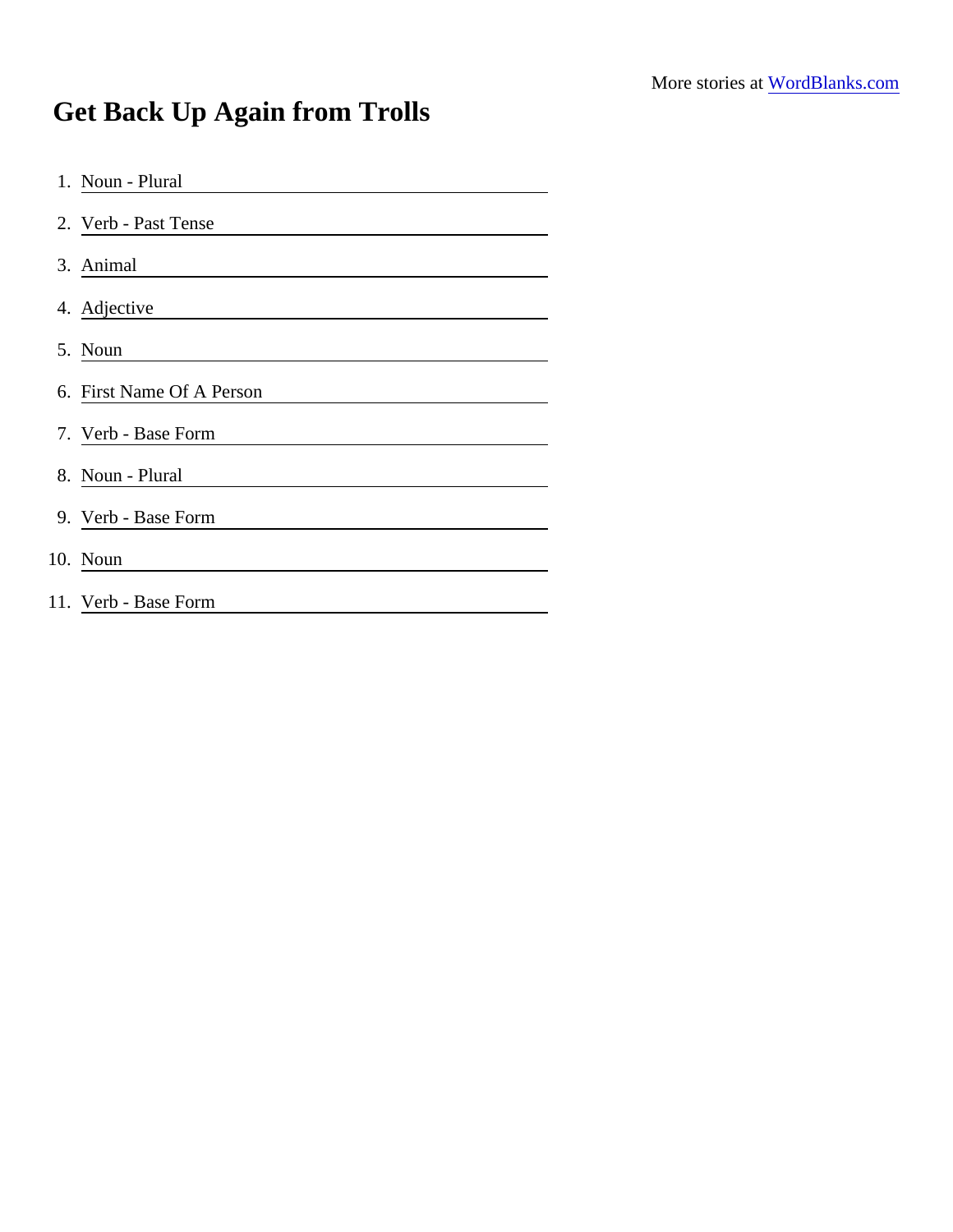## **Get Back Up Again from Trolls**

I really hope I can do it

'Cause they're all depending on me

I know that I must leave the only home I've ever known

And brave the dangers of the Noun-Plural

Saving them before they're <u>verb - Past Tense</u>

I mean, how hard can that be?

Looking up at a sunny sky, so shiny and blue and there's  $a_{\text{A}}$ 

Well, isn't that a super  $\frac{\text{Adjective}}{\text{Adjective}}$  sign

It's going to be a super **Repeat Last** Adjective day

Such marvelousness

It's gonna bring a pocket full of songs that I'm gonna sing

And I'm ready to take on anything

Hooray!

Some super fun surprise around each corner

Just riding on a  $\frac{N_{\text{Oun}}}{N_{\text{Oun}}}$ , I'm gonna be okay

First Name of a Person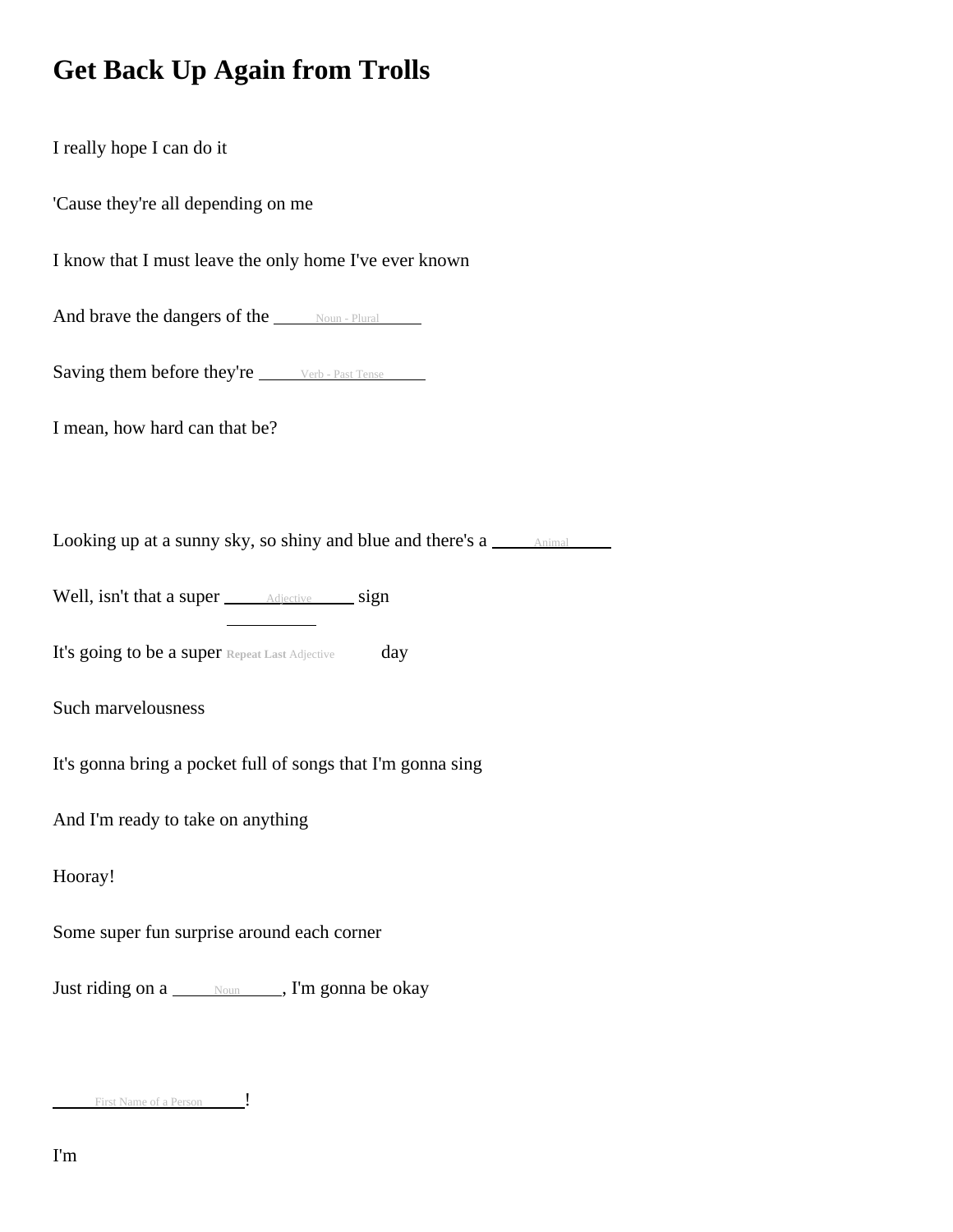| not giving up today                                                                                             |  |
|-----------------------------------------------------------------------------------------------------------------|--|
| There's nothing getting in my way                                                                               |  |
| And if you knock knock me over                                                                                  |  |
| I will get back up again                                                                                        |  |
| If something goes a little wrong                                                                                |  |
| Well you can go ahead and bring it on                                                                           |  |
| 'Cause if you _______ Verb - Base Form ______ Repeat Last Verb - Base Form<br>me over, I will get back up again |  |
| Whoa oh oh oh, get back up again, whoa oh oh oh oh oh                                                           |  |
|                                                                                                                 |  |
| I'm marching along I got confidence                                                                             |  |
| I'm cooler than a pack of <u>Noun - Plural</u>                                                                  |  |
| And I haven't been this excited since                                                                           |  |
| I can't remember when!                                                                                          |  |
|                                                                                                                 |  |
| I'm off on this remarkable adventure                                                                            |  |
| Just riding on a Repeat Last Noun                                                                               |  |
| What if it's all a big mistake                                                                                  |  |
| What if it's more than I can take                                                                               |  |
|                                                                                                                 |  |
| $\mathbf{I}'\mathbf{m}$                                                                                         |  |